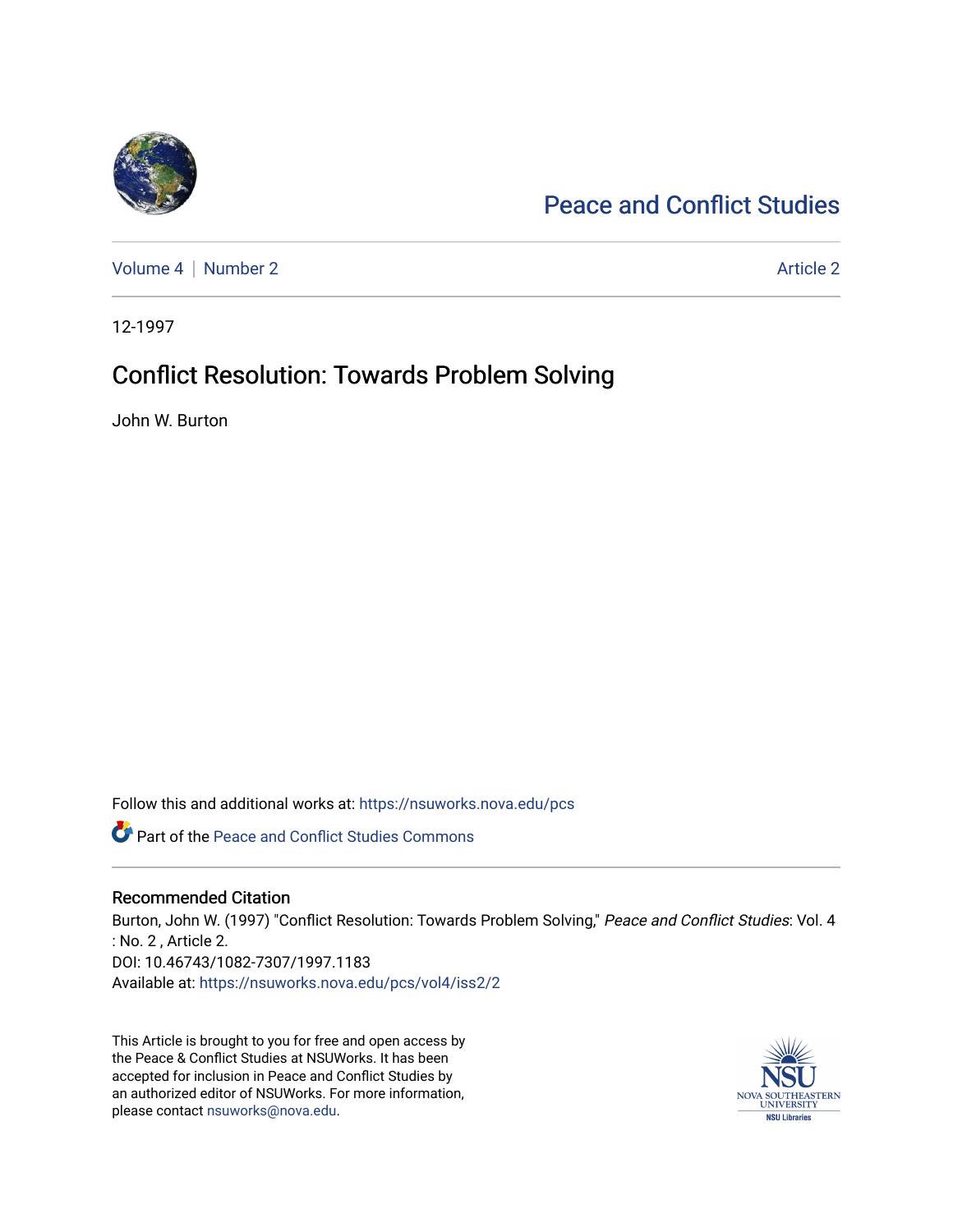## Conflict Resolution: Towards Problem Solving **Abstract**

### Excerpt

From earliest times human societies, like those which proceeded them, have been subject to rule by the relatively strong. In contemporary legal terms there have been "those who have a right to rule, and others who have an obligation to obey." Feudal societies, then industrial societies, had structures that reflected these we-they relationships based on relative power.

### Keywords: change, conflict resolution, democracy, feudal societies, problem-solving

## Author Bio(s)

John W. Burton served as Permanent Head of the Foreign Office for Australia and was a participant in many important international conferences, including the United Nations Charter Conference at San Francisco in 1945 and the Paris Peace Conference in 1946. After his diplomatic career, Dr. Burton taught at University College of London, University of Kent, the University of Maryland and George Mason University. As one of the most influential scholars in the field of international relations and conflict resolution, Professor Burton has published more than 20 books and many book chapters and journal articles.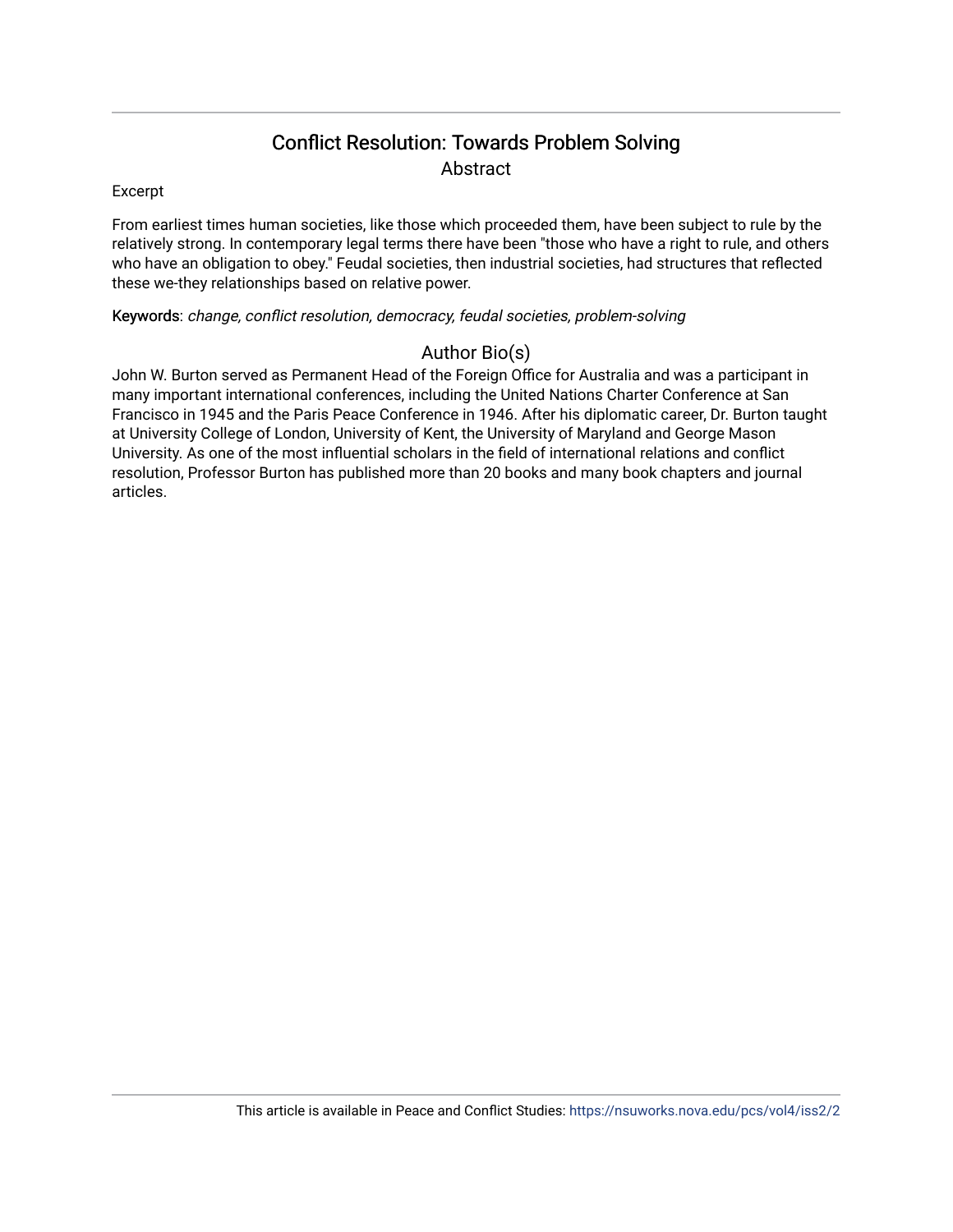## **CONFLICT RESOLUTION:**

## **TOWARDS PROBLEM SOLVING**

### **John W. Burton**

From earliest times human societies, like those which proceeded them, have been subject to rule by the relatively strong. In contemporary legal terms there have been "those who have a right to rule, and others who have an obligation to obey." Feudal societies, then industrial societies, had structures that reflected these we-they relationships based on relative power.

Out of these structures there have evolved our adversarial systems: party politics, prosecution and defense in the legal system, employer-employee confrontations, class-based social conflicts.

These are the systems associated with our conception of democracy. They appear to be democratic because they include legally recognized oppositions to those who previously claimed the exclusive right to rule. This, of course, does not make societies democratic in its true sense. They remain majority or power dominated societies, leaving large proportions alienated.

It seems to be clear now that people generally are fed up with adversarial party politics, and are beginning to have doubts about the confrontational legal system. Industrial relations are undergoing change. Change is required, but its rational directions are not yet clear.

The same power approach has dominated thinking and practice in relations between separate sovereign states. After World War I, the League of Nations was established on the assumption that there could be international law and order based on the observation of agreed legal norms. World War II proved that to be a false assumption. Hans Morgenthau and Georg Schwarzenberger, both international lawyers, whose books were the main texts of the time, came to the conclusion that peace could be ensured only by adopting the coercive approach which characterized domestic politics. To give legitimacy to this approach the United Nations was established. It was to have peace-keeping and peace-making military power at its disposa now these power control or deterrent approaches are failing both domestically and internationally. Police cannot control crime. Great powers and the United Nations are defeated in wars by very small nations. Coercion is no longer an effective instrument in a global system in which weapons are generally available, in which communications have further promoted sympathy for those who are subject to elite control by coercive means, in which "democracy" is being revealed as being little more than a right of majorities to exercise power, in which former colonial expansions have left communities divided by inappropriate state boundaries, and in which many ethnic minorities are excluded from political processes.

Despite the evidence, it is not yet accepted that deterrent strategies do not work. The implications are too far-reaching. The absence of any alternative which protects the interests of power elites, be they the representatives of the relatively wealthy or the less wealthy working class, is currently leading to the advocacy of even more of the same medicine. The rationalization is that more deterrence is required--more prisons, tougher sentences, more weapons of greater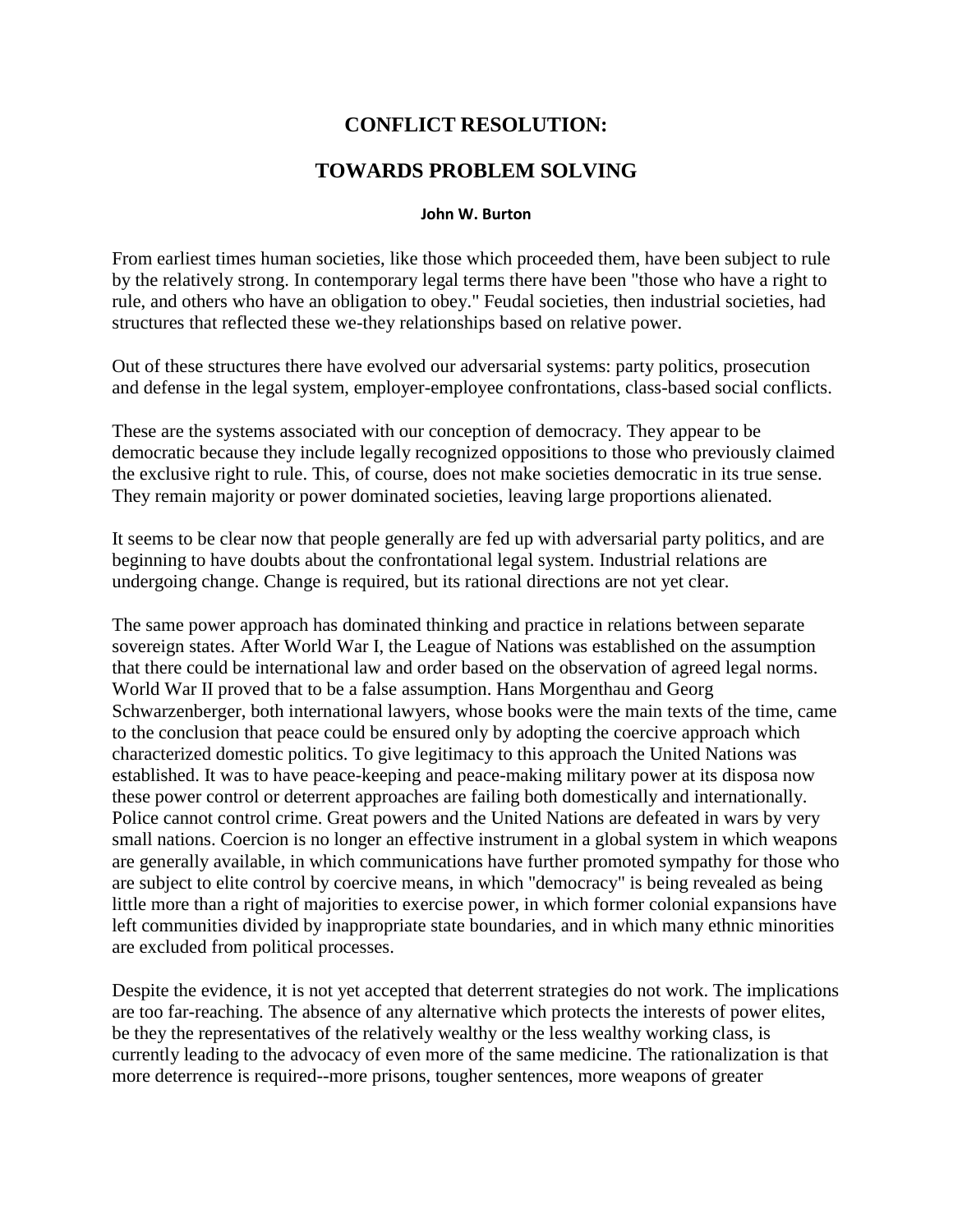destructive capacity. It presently looks as though civilizations must face yet another major crisis before the shift from power to something else takes place.

What this something else might be can be found only by recognizing the reality of the failure of coercive strategies and, having done that, by asking why they have failed. If deterrence does not always deter, why not, and in what circumstances? When there is a clear answer to these questions the problem of violence can be tackled in a rational way.

In all human relationships there are inevitably constant disagreements over resource allocations, roles and rights. In some cases there can be acceptable compromises and adjustments made. This is usually so when material resources are the source of differences. A little more or a little less of material betable in the preservation of social relationships. In these cases the traditional means of settlement--power bargaining, negotiation, mediation and arbitration -- may be appropriate.

But there are other cases in which it seems that there can be no compromise. These are cases in which there are values and goals, such an group identity and personal recognition, which cannot be divided up as can material resources. Juvenile street gangs become violent in the promotion of their separate identities and the protection of their territories, and in their struggles for recognition as persons. Members of ethnic communities will slaughter others and sacrifice themselves in the preservation of ethnic identity and of the personal recognition and security it provides.

This is empirical evidence. We need to know why it is that compromises and agreements are not possible in some circumstances, and precisely what these circumstances are, before we can discover how this problem is to be treated.

In 1979 a group of scholars from a number of countries met in Berlin to address this problem. When political philosophy was broken down into separate disciplines during the last Century and the early part of this one, the traditional proposition that there are those who have a right to govern and others who have an obligation to obey was, understandably, inherited by the separate disciplines. Law, politics and sociology were based on this proposition, implying that the individual must conform with legal norms. This in turn assumes that the individual is wholly malleable and has the capacity to conform and to adjust to institutional requirements. Even psychology has seemed to assume a capacity for the individual to adjust to the requirements of social institutions. A behavioral component has been missing from behavioral sciences. No social discipline or political philosophy has considered that the individual may have inherent needs requiring institutions to adjust to the person.

These scholars practice was forcing a re-think. Police were not able to enforce law and order. Great powers were being defeated by small nations, and power politics theory could, therefore, no longer be the basis of strategic studies. They published a book in 198O called *Human Needs: A Contribution to the Current Debate*, putting forward the view that there were limits to the human capacity to conform, implying that institutions and social norms had to adjust to human needs.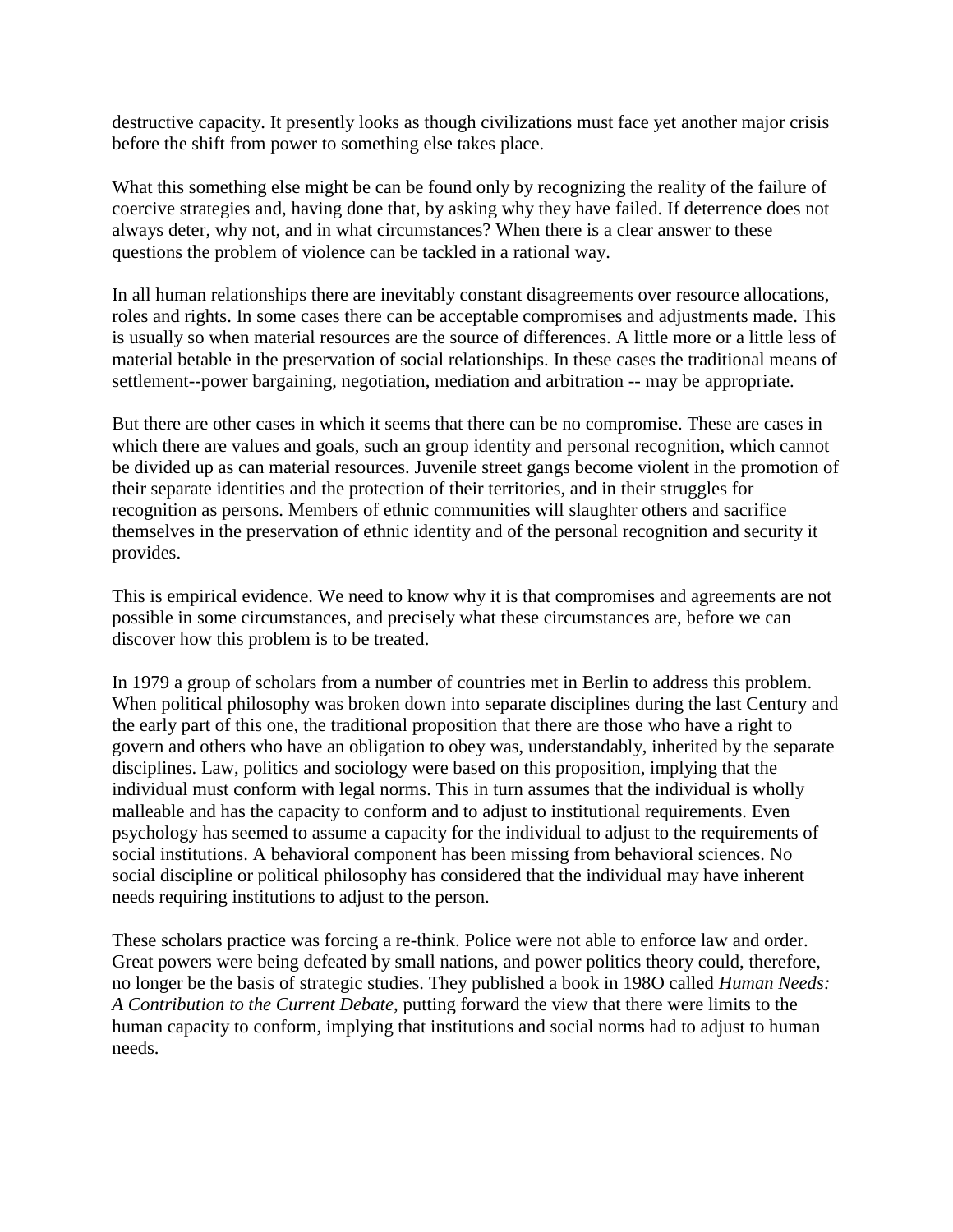Subsequently these people met with other scholars who had been concerned with the theory and practice of conflict resolution, and who had made a distinction between "disputes" and "conflicts." Disputes were those confrontations that could be settled by traditional means of negotiation or arbitration, while conflicts had to be resolved by analytical processes. These required a facilitator who could help the parties to reveal the hidden behavioral realities of a complex conflict situation. They were still searching for an explanation of the empirical evidence that had led them to make this distinction between conflicts and disputes.

This joint meeting between those concerned with the direction of social sciences and those concerned more specifically with the handling of conflicts led to the publication in 199O of a book called *Conflict: Human Needs Theory*. The implications were clear and far-reaching. Theory was explaining empirical evidence. If there were limited human capacities to adjust and to conform, then in some circumstances deterrence would not deter. Threat and coercion would not be effective instruments.

The task then was to deduce an alternative, and to test and spell out relevant processes. In practice it was soon found that in a facilitated conflict analysis the more "powerful" party was helped to perceive behavioral realities, in respect of which there cannot be compromise, and was able to reassess the costs of the employment of power and its likely failure. Other options could then be explored. "Conflict Analysis and Resolution."

"Conflict Resolution" sounds like some well-meaning, but probably impractical, approach to the national and international problems which are now a major concern in most countries, including developed countries. Quakerism, Networking, religious and voluntary support endeavors all have a place in communities, especially in helping to offset damage done to people by system failings, such as unemployment or poverty. "Conflict Resolution" is not of this order. "Conflict Analysis and Resolution" has emerged over the last several decades to describe a major shift in decision making theory and practice from power theory to problem solving. To repeat, "Conflict Analysis and Resolution" is a decision-making process which avoids the necessity to rest on power or enforcement by getting to the source of problems and resolving them to the satisfaction of all parties. The empirical evidence is that this is realistic and practical for once parties to a conflict have been able to define it in basic terms of shared human needs, there can be a realistic costing of options and a practical exploration of means by which all concerned can ensure their satisfaction.

The general interest in Conflict Resolution is in relation to particular cases. It is an effective means of resolving the particular case. But resolving one conflict makes little contribution in the longer term unless insights gained as to the roots of a problem are used to anticipate and to prevent further conflicts. Conflict Analysis and Resolution has become, therefore, an approach to policy, a basis for decision-making in all social science areas. For this reason a new term has been introduced, "provention" to distinguish this decision-making role from "prevention" by which is usually meant merely more police in the streets without a concern for causes or for policies that remove the sources of problems. With crime and violence increasing nationally and globally, policies of provention have become the study of conflicts, as distinct from disputes, is a beginning to have consequences in all behavioral disciplines. International Relations can no longer be based on Margenthau's "Power Politics." Sociology can no longer be the study of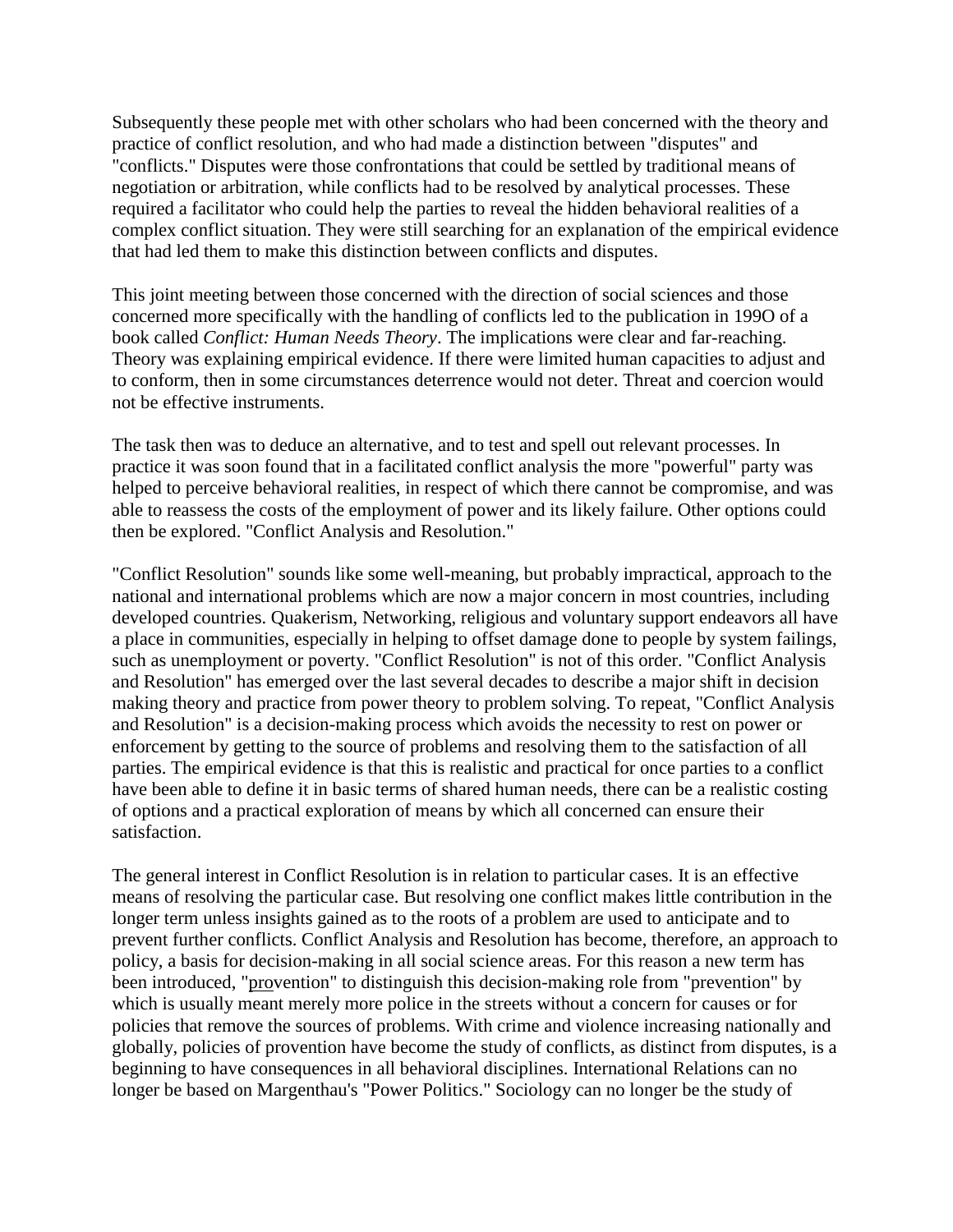conforming behaviors. The Westminster system of adversarial party government and authority over unrepresented minorities is no longer an example of democracy and no longer an effective instrument. Conflict Resolution has a special contribution to Management studies and decision making in all fields. Conflict Resolution provides the opportunity to return to a more holistic approach: Economics can take into account the social consequences of using unemployment as a means of inflation control, Law can focus more on sources of problems, Politics can redefine democracy, Psychology can examine the consequences for the individual of structural violence.

Centers or Institutes of Conflict Resolution have begun to emerge in many countries and are becoming a meeting place for those in different disciplines concerned with the same social problems. Teaching in the area has spread to many disciplines. In many universities an adisciplinary approach has began to re-emerge as a political philosophy. It is still inhibited by the traditional administrative separation of disciplines. But student responses are such that more and more universities are expanding in this area. Governments are beginning to see the need for their own Centers to deal with local problems and to train facilitators. The United States Institute of Peace is an example. The ACT has a Center for Conflict Resolution which deals with local problems and trains mediators.

Australia has a special problem which requires this approach. Australia has embarked on an irreversible experiment in its multi-culturalism. It has not as yet perceived or defined its problems, let alone adopted policies necessary for success. Ethnicity is not understood and ethnic conflict must emerge unless steps are taken to promote a pralism. Already there are examples of identity-seeking youth joining gangs. The political approach seems to be one that ignores the problem rather than defining it and treating it in advance of overt conflict. Universities have their part to play. Conflict Analysis and Resolution is a study that should be available to all students.

Societies remain power-elite dominated. The diversion of resources to provide education and other services on an equitable basis is being increasingly resisted. Funds are being cut. There is a retreat to specialization, and a holistic approach to problems is politically unpopular. But if civilizations are to survive the contemporary trend towards increased crime and violence at all social levels has to be dealt with by means which eliminate it, rather than merely contain it within less privileged regions. Civilizations must, if they are to survive, move from power-elite politics to problem-solving. It is the responsibilities of universities in particular to bring these issues to attention, and to give students in all disciplines the opportunity to question, to explore and to innovate. This new a-disciplinary study, Conflict Resolution, provides an opportunity.

#### **References**

Burton, J. 1990. *Conflict: Resolution and Provention.* St Martin's Press.

Lederer, K. 1980. *Human Needs: A Contribution to the Current Debate.* Cambridge, Mass: Oelgeschiager, Gunn and Hain.

Morgenthau, H. 1948. *Politics among Nations: The Struggle for Power and Peace.* Knopf.